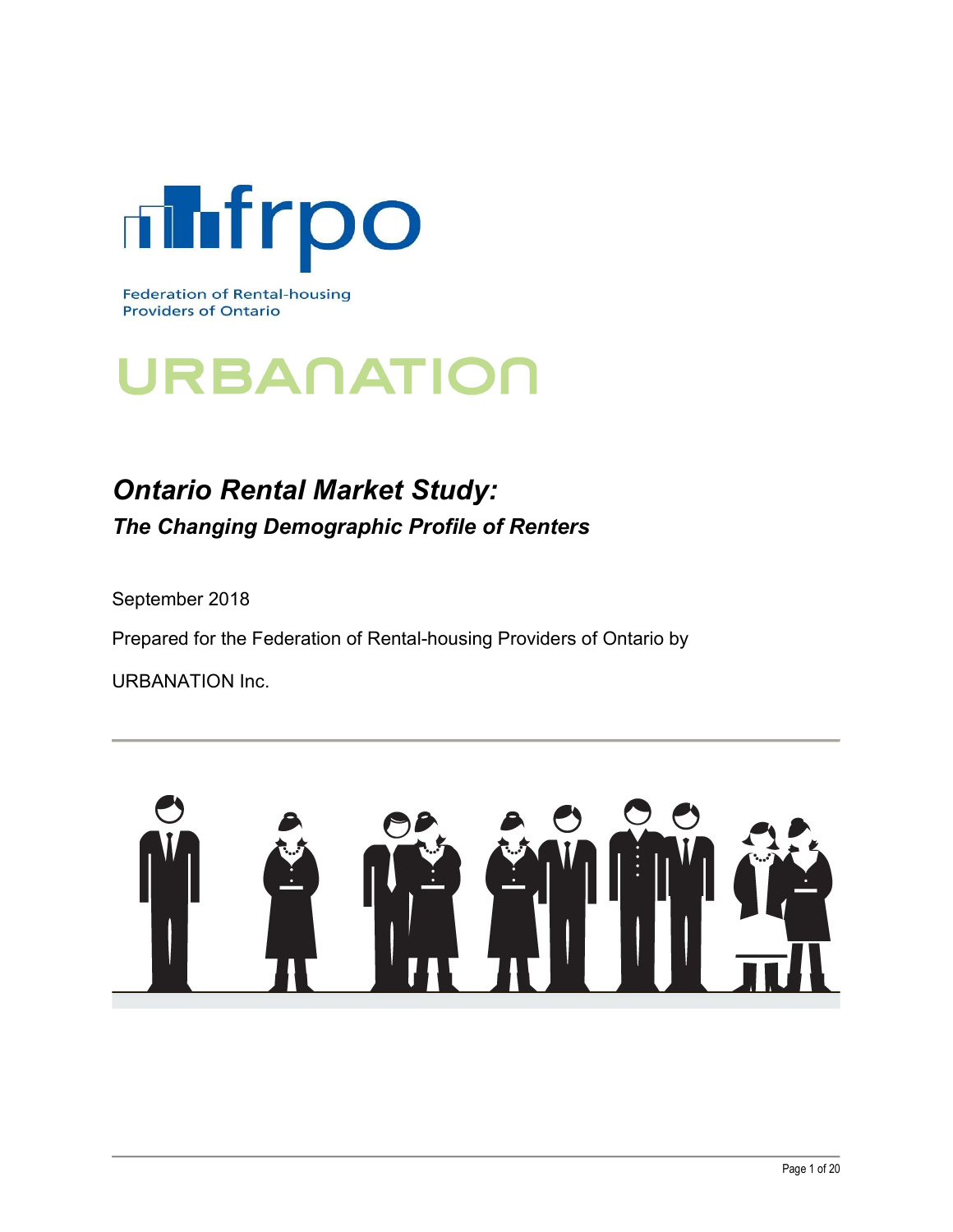## TABLE OF CONTENTS

|                | <b>TABLE OF CONTENTS</b>              |                |
|----------------|---------------------------------------|----------------|
|                |                                       |                |
|                |                                       | Page(s)        |
| <b>Section</b> |                                       |                |
| $1.0\,$        | <b>Executive Summary</b>              | $\mathsf 3$    |
| 2.0            | Introduction and Methodology          | $\overline{4}$ |
| 3.0            | Census Data for Ontario Renters       | $5 - 11$       |
| 4.0            | Rental Market Conditions by Unit Type | $11 - 14$      |
| $5.0\,$        | Renter Demographics Survey            | $15-19$        |

## ABOUT FRPO

Since 1985, the Federation of Rental-housing Providers of Ontario (FRPO) has been the voice of Ontario's rental housing industry and the leading advocate for quality rental housing. The Federation of Rental-housing Providers of Ontario is the largest association representing those who own, manage, build and finance, service and supply residential rental homes in Ontario. We have led the rental housing industry in Ontario for over 30 years, offering public advocacy, representation and promotion, industry research, standards and best practices, education and training along with marquee industry events and awards.

## ABOUT URBANATION

Urbanation is a real estate consulting firm that has been providing market research, in-depth market analysis and consulting services to the condominium and rental housing industry since 1981. Urbanation uses a multi-disciplinary approach that combines empirical research techniques with first-hand observations and qualitative information gathering through relationships built within the industry over the past 30 years. Urbanation's reports monitor the new construction, resale condominium, rental apartment and proposed development markets in the Greater Toronto Area. Urbanation also actively conducts customized research and market feasibility studies across the country for both condominium and purpose-built rental apartment projects. Urbanation's clients include the GTA's largest real estate developers as well as smaller-scale organizations, institutional investors, major lenders, government agencies, and a variety of service providers.

#### Data Limitations and Note to Readers

The analysis and results contained herein have been prepared on the information and assumptions set forth in this report. However, this report relies on information from secondary sources and Urbanation and FRPO cannot guarantee the accuracy of this data.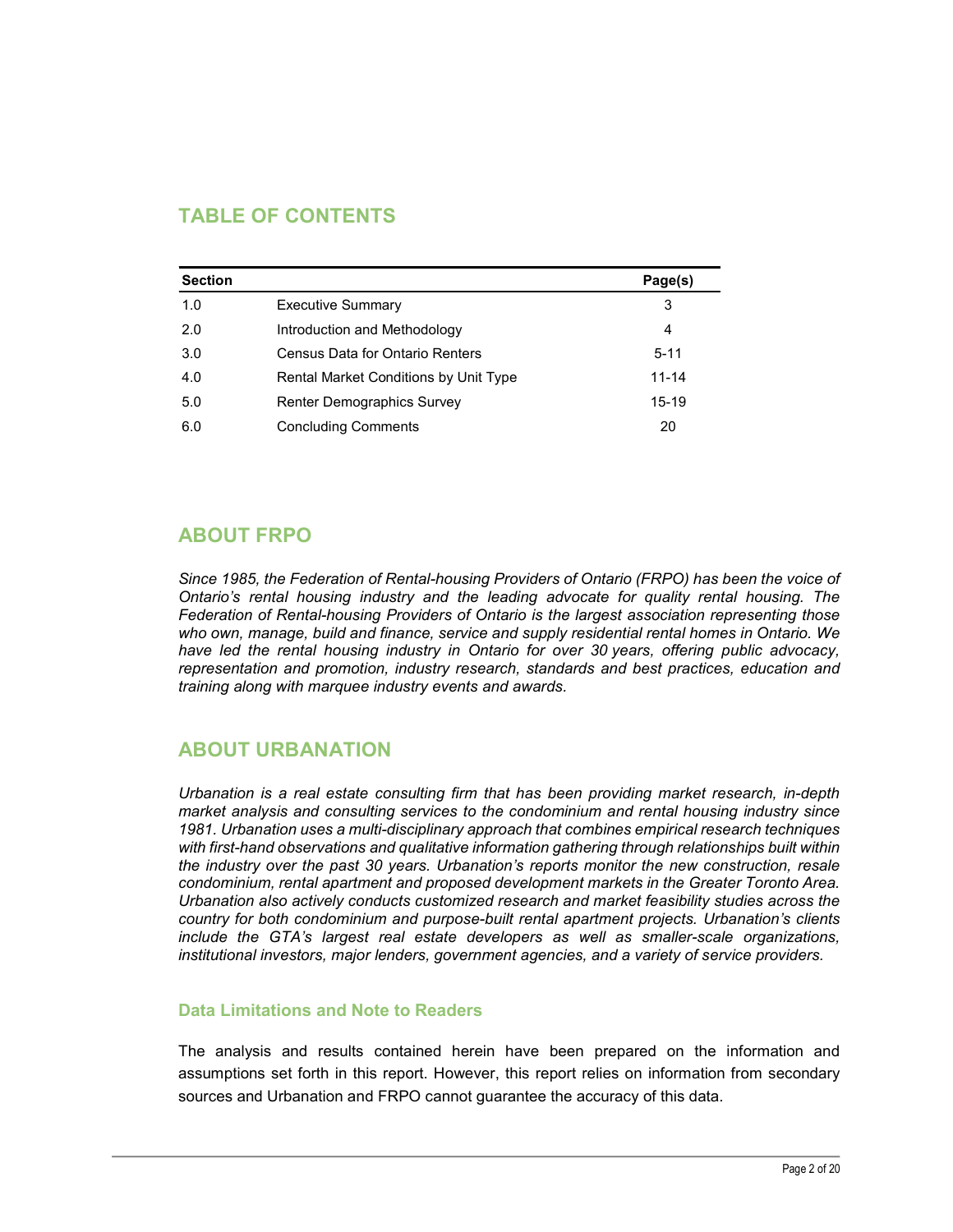## 1.0 EXECUTIVE SUMMARY

- Urbanation was retained by FRPO to prepare a research report examining the changing demographics of renters in Ontario through a survey of members and an analysis of data reported by Statistics Canada and Canada Mortgage and Housing Corporation. The intention of the study was to shed light on recent shifts in the composition of rental demand in the province and the resulting market implications.
- The highest share of growth in renter households between 2011 and 2016 occurred through the condominium market (32%), while purpose-built rentals represented only 20% of the growth in renter households during the five-year period — substantially less than their overall share of the rental stock at 57%.
- The strongest source of recent renter household growth was derived from young adults aged 25 to 34 and empty-nesters aged 55-plus. Driven to new supply, a particularly high concentration of condominium renters were under the age of 35. With more downsizing occurring and tight market conditions leading to significantly higher rents upon unit turnover and within the new stock, there was a relatively high share of renter household growth represented by two-person households comprised of couples without children and roommates. Furthermore, almost all of the growth in renter households between 2011 and 2016 was concentrated among higher-income households earning \$60K or more.
- The overall share of one-person households remained significantly higher than the share of one bedroom and bachelor rental units, indicating that many larger two- and three-bedroom units were occupied by one person. Furthermore, it was found that more than half of renters were spending less than 30% of their income on shelter. These outcomes may be connected to a disincentive for renters to move under rent control as well as a lack of suitable new supply.
- The relatively less affordable Toronto market had a relatively low share of renters represented by households under the age of 35. Conversely, the relatively more affordable Ottawa market had the highest share of renters under 35. Toronto had an above average share of couples with children renters, and also the highest average incomes of over \$60,000. Renters in Kitchener-Waterloo spent the lowest percentage of income on rent, while also having the largest share of single-person households living in two- and three-bedroom rentals
- Urbanation's survey of FRPO members revealed that young working adults under the age of 35 were the fastest growing tenant type, followed by downsizers aged 55-plus. Couples without children also ranked highest for growth, with most respondents indicating that children under 15 occupied between 10% and 25% of their units. The strongest growing renter income group was between \$60K and \$80K, and most new tenants migrating from within the same city. Respondents generally wouldn't make changes to the mix of units in their portfolios, although some would increase the share of two bedroom units. For respondents with properties across a number different areas in Ontario, it was reported that larger markets have seen a greater increase in higher-income downsizers and renters under 35 compared to smaller markets.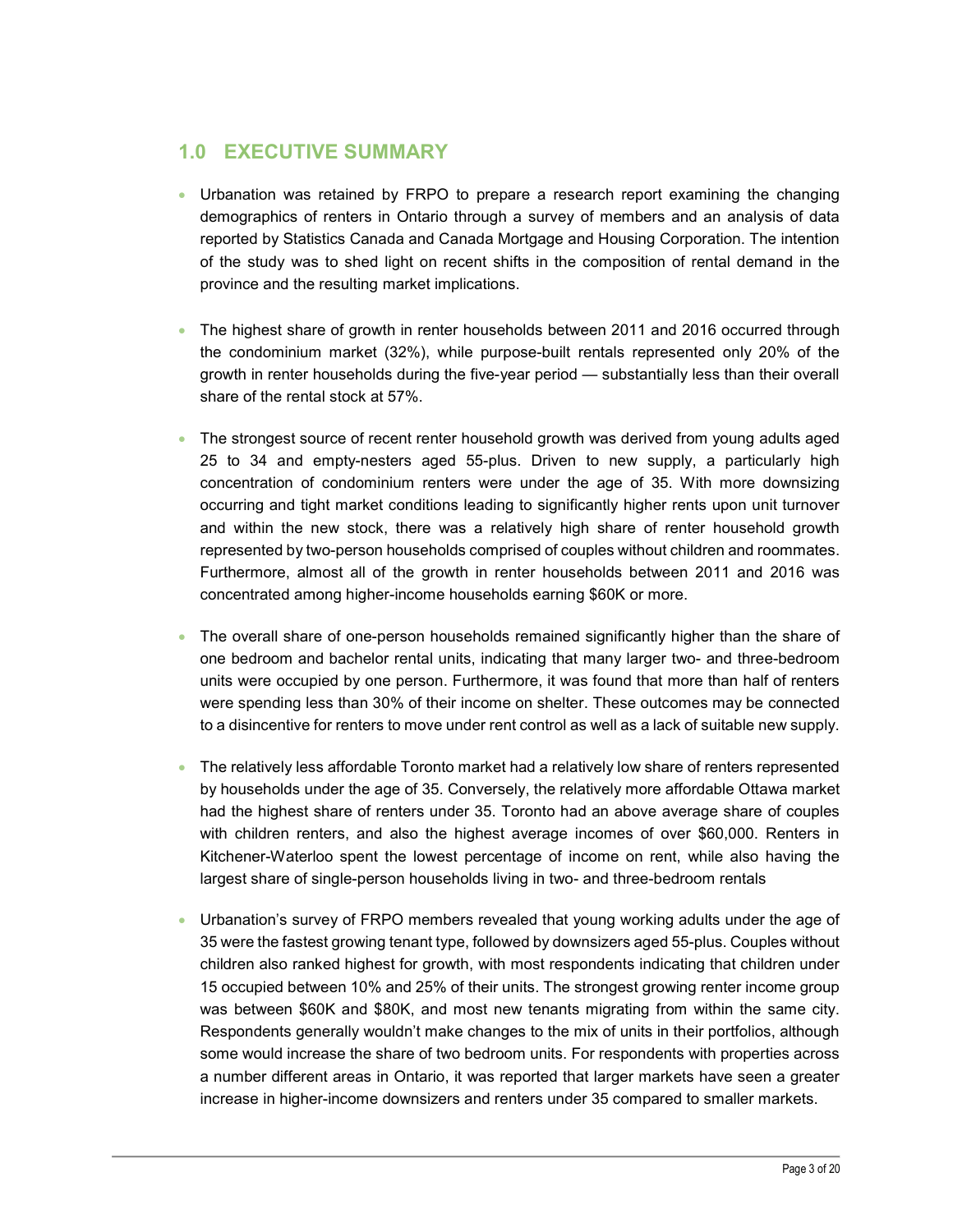## 2.0 INTRODUCTION AND METHODOLOGY

#### **Introduction**

FRPO retained Urbanation to undertake a research study that measures the changing demographic profile of renters in Ontario. Over the last several years, the rental market in Ontario has experienced its fastest growth in demand in decades. At the same time, however, supply growth has remained relatively stagnant. As a result, shifts in the profile of demand have mostly occurred within the existing older stock of rentals or new supply mostly represented by condominiums. Examining the changes in renter household dynamics and their impacts on the market can provide valuable information with respect to obtaining better knowledge of the current and incoming tenant base, possible market distortions caused by a lack of new supply and rent control regulations, and strategies for planning for future investment initiatives to capitalize on market opportunities. It may also be useful in helping to inform public policy with respect to promoting growth for Ontario's rental industry.

#### Report and Survey Methodology

During the spring of 2018, Urbanation, with FRPO's input, designed a 10 part questionnaire that was administered to FRPO members that own and/or manage rental apartments. FRPO members of this category are largely represented by institutional organizations with substantial purpose-built rental holdings, although also inclusive of smaller operators. The survey first asked each respondent questions relating to the location and total size of their rental portfolio, followed by a series of questions relating to their experience with respect to changes in the demographic profile of tenants in their buildings. The responses were tabulated and weighted according to the size of each respondent's total portfolio in Ontario.

The respondents to the survey represented a total of 75,060 units, equal to approximately 12% of the total Ontario purpose-built rental apartment universe of 646,320 units as measured by CMHC as of 2017.

The survey results were reported in conjunction with the results of statistical research undertaken on the changing demographic profile of renters in Ontario during the latest five year period, using data released from the 2016 Census and 2011 National Household Survey. The impact on rental market conditions in Ontario was examined through data surveyed annually by Canada Mortgage and Housing Corporation (CMHC).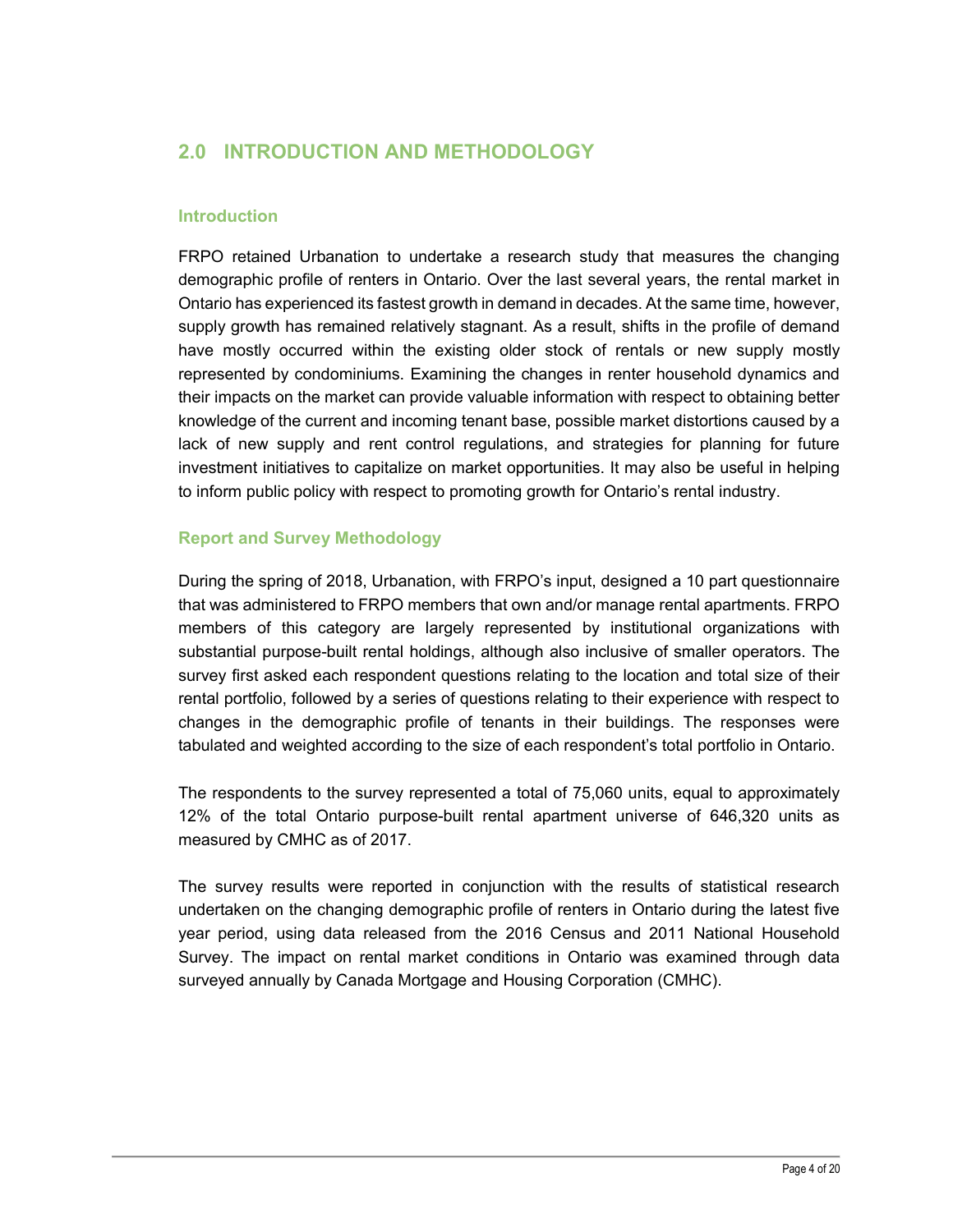## 3.0 CENSUS DATA FOR ONTARIO RENTERS

## 3.1 What Type of Housing do Renters Occupy?

According to the latest 2016 Census, over half (57%) of renter households in Ontario lived in a purpose-built rental apartment. The second highest share of rental housing was represented by single- and semi-detached homes at 17%, followed by row homes and condominium units at 10% each. The remaining 5% of renter households occupied a duplex.



During the five year period between 2011 and 2016, condominium units represented the largest share of growth in the overall rental stock in Ontario at 32%. Singles and semis comprised 26% of the five-year growth, while purpose-built rental buildings were underrepresented with only a 20% share of the increase in rental households.

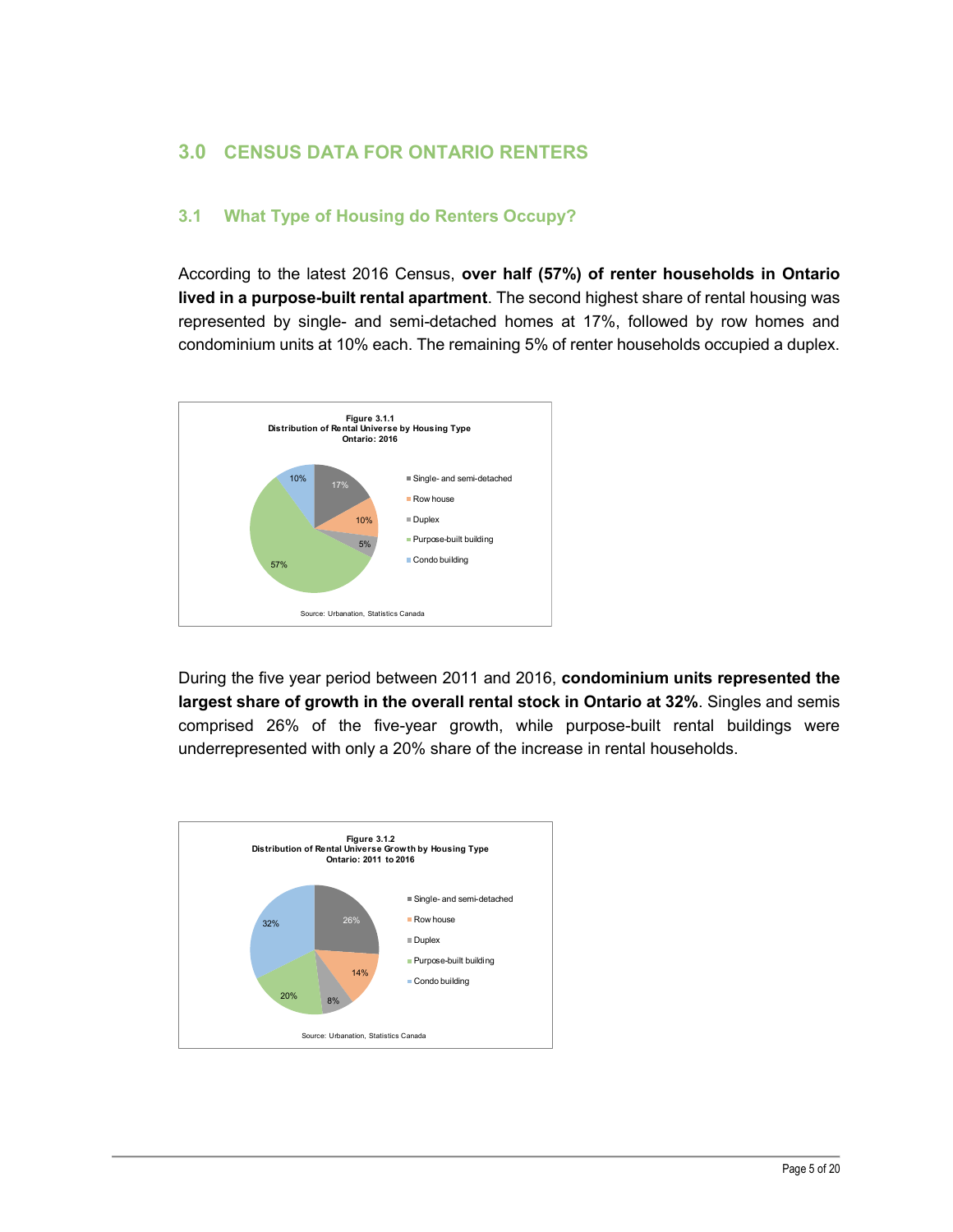## 3.2 Age Profile of Renters

The 25 to 34 age group represented the largest percentage of renters in Ontario as of 2016 at 23%. An additional 7% of renter households were under the age of 25, resulting in a combined 30% share of renters under the age of 35. The 35-44 and 45-54 age groups each comprised an 18% share, while the 55-plus segment represented 34% of renter households, including a 19% share for households aged 65-and-over.

The 25 to 34 age group represented an even larger share of the total growth of renter households in Ontario between 2011 and 2016 at 32%. The 55-64 and 65-74 age groups were the only other two segments to comprise higher percentages of renter household growth during the latest five year period than their share of total renter households in 2016.



While renters living in purpose-built apartments were fairly evenly distributed by age range, households occupying condominium rentals, which have represented the largest form of new rental housing in Ontario, were highly concentrated within the 25 to 34 age segment with a 36% share. The 15 to 24 age group, largely comprised of post-secondary students and recent graduates, also had a higher concentration living in condo rentals than purpose-built rentals, with the former generally located centrally close to post-secondary institutions. Tenters living in purpose-built apartments were fairly evenly distributed by age range,<br>
Aholds occupying condominium rentals, which have represented the largest form<br>
w rental housing in Ontario, were highly concentrated

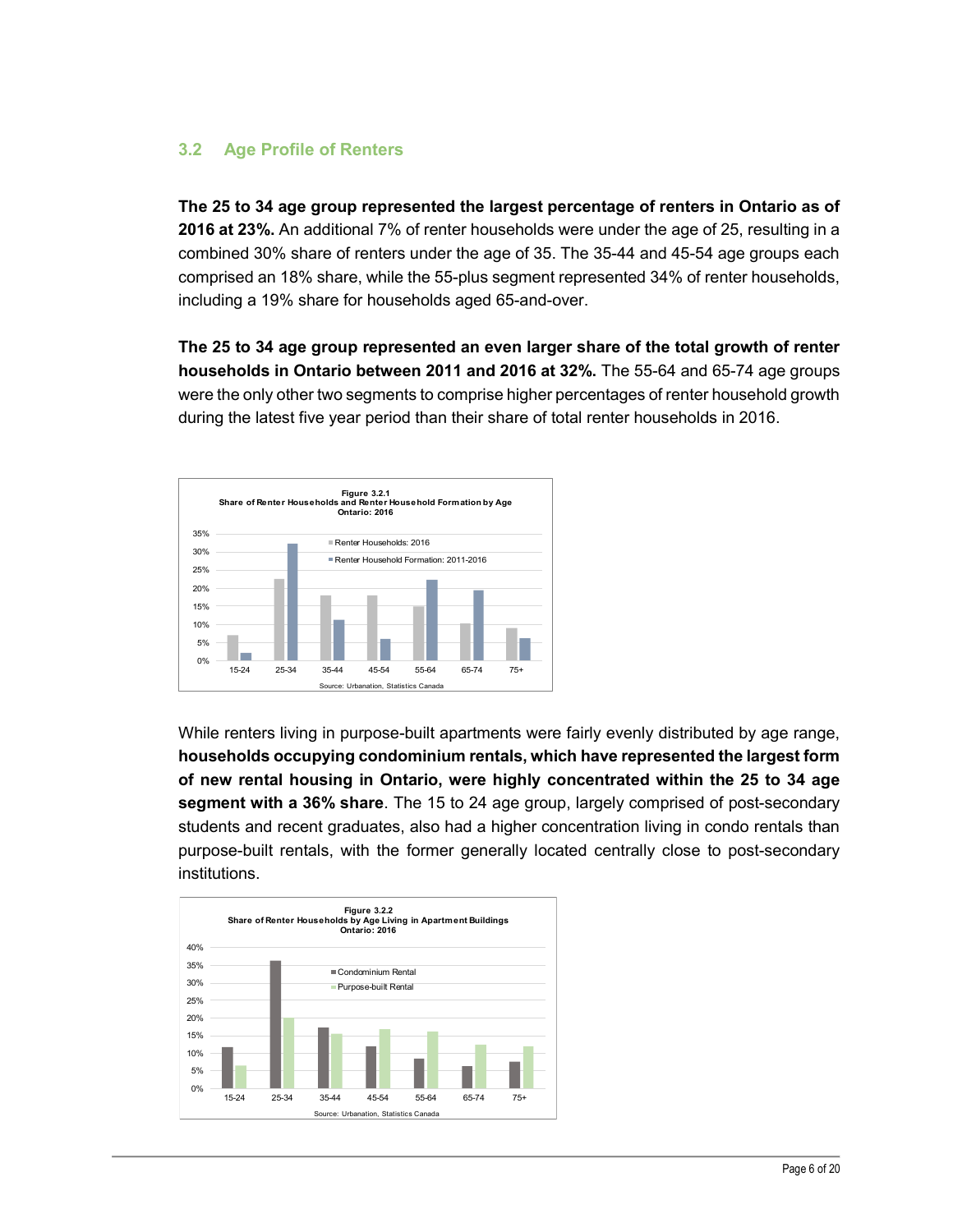## 3.3 Renters by Household Type

The growth in renter households between 2011 and 2016 by family type resembled a similar distribution as the overall renter household profile. Single-person households represented the largest percentage of renters in Ontario at a 42% share in 2016, although their share of renter household growth during the previous five-year period was lower at 34%. Instead, growth in renter households shifted to households represented by roommates (nonfamily households) and couples without children, together comprising one-third of the five-year increase. Relative to their share of overall renter households in 2016, couples with children and lone-parent families saw lower shares of renter household growth. Seholds between 2011 and 2016 by family type resembled a similar<br>
II renter household profile. Single-person households represented<br>
frenters in Ontario at a 42% share in 2016, although their share of<br>
during the previous



## 3.4 Renter Household Sizes in Apartment Buildings

Two-person households represented 41% of the growth in renter households living in apartment buildings between 2011 and 2016 — significantly higher than their overall share of apartment renters in 2016 at 30%. Single-persons living alone dominated apartment building renters with a 50% share in 2016, although representing a lower share of the growth between 2011 and 2016 at 46%. Apartment building households containing three or more persons held a 20% share, with a reduced share of growth at 13%. **Renter Household Sizes in Apartment Buildings**<br> **Erson households represented 41% of the growth in renter households living in**<br>
tent buildings between 2011 and 2016  $\pm$  significantly higher than their overall<br>
of apart

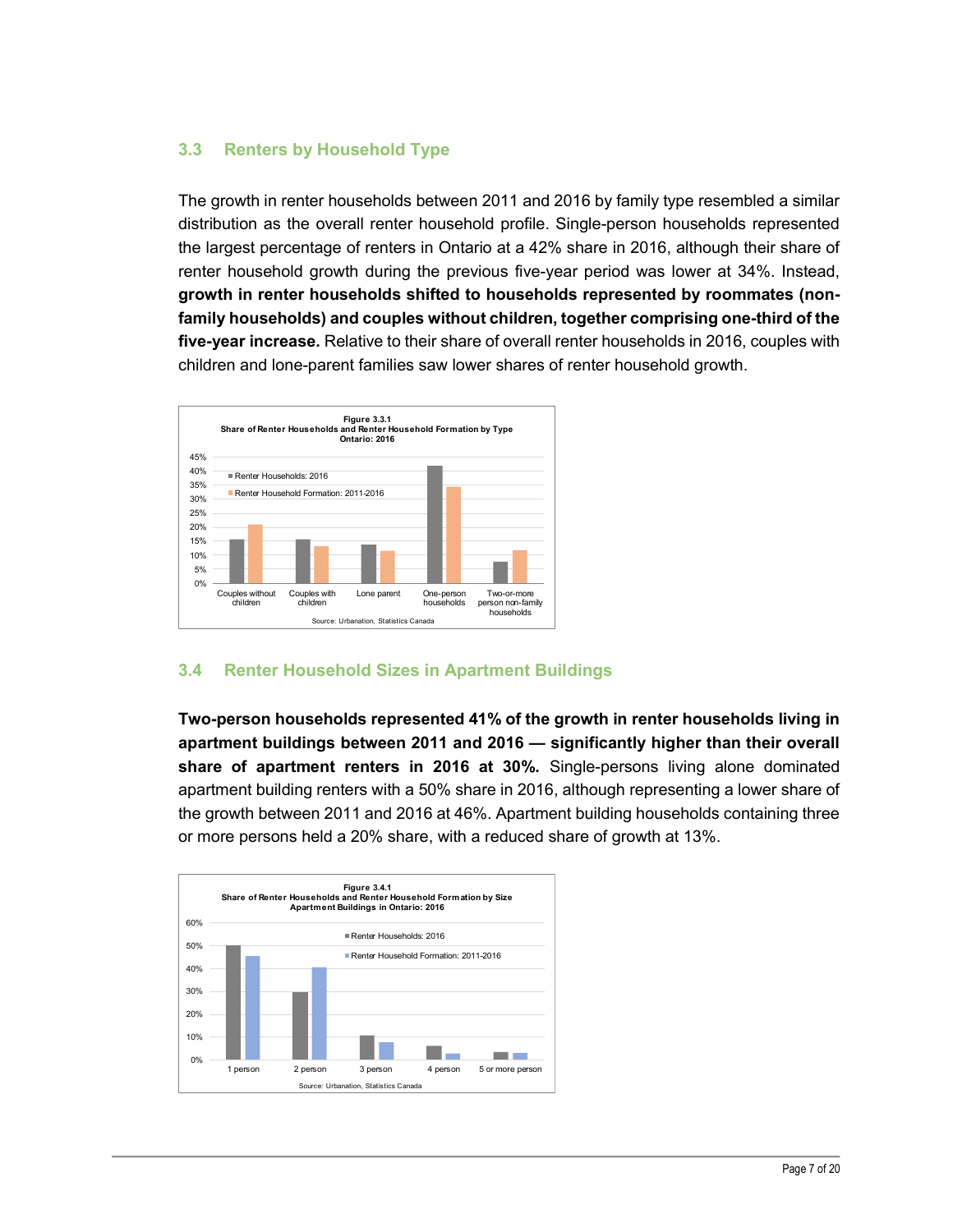#### 3.5 Renter Incomes

By \$20K income band, the highest concentration of renter households in Ontario earned between \$20K and \$39K with a 27% share, compared to a 20% share for renters earning \$40-\$59K and 13% share earning \$60-\$79K. Households earning \$80K or more represented 19% of renters, including 11% with incomes of \$100K or more, while at the lowest end, households with incomes under \$20K held a 21% share.

Almost all of the growth in renter households between 2011 and 2016 was concentrated among higher-income households earning \$60K or more with a 79% share. In fact, the largest share of growth in renter households was for those earning \$100K or more at 32%.



The strong growth in higher-income renters led to more than half (54%) of households spending less than 30% of their income on shelter costs in 2016. This compared to a 46% share of renters spending 30% or more of income on shelter.

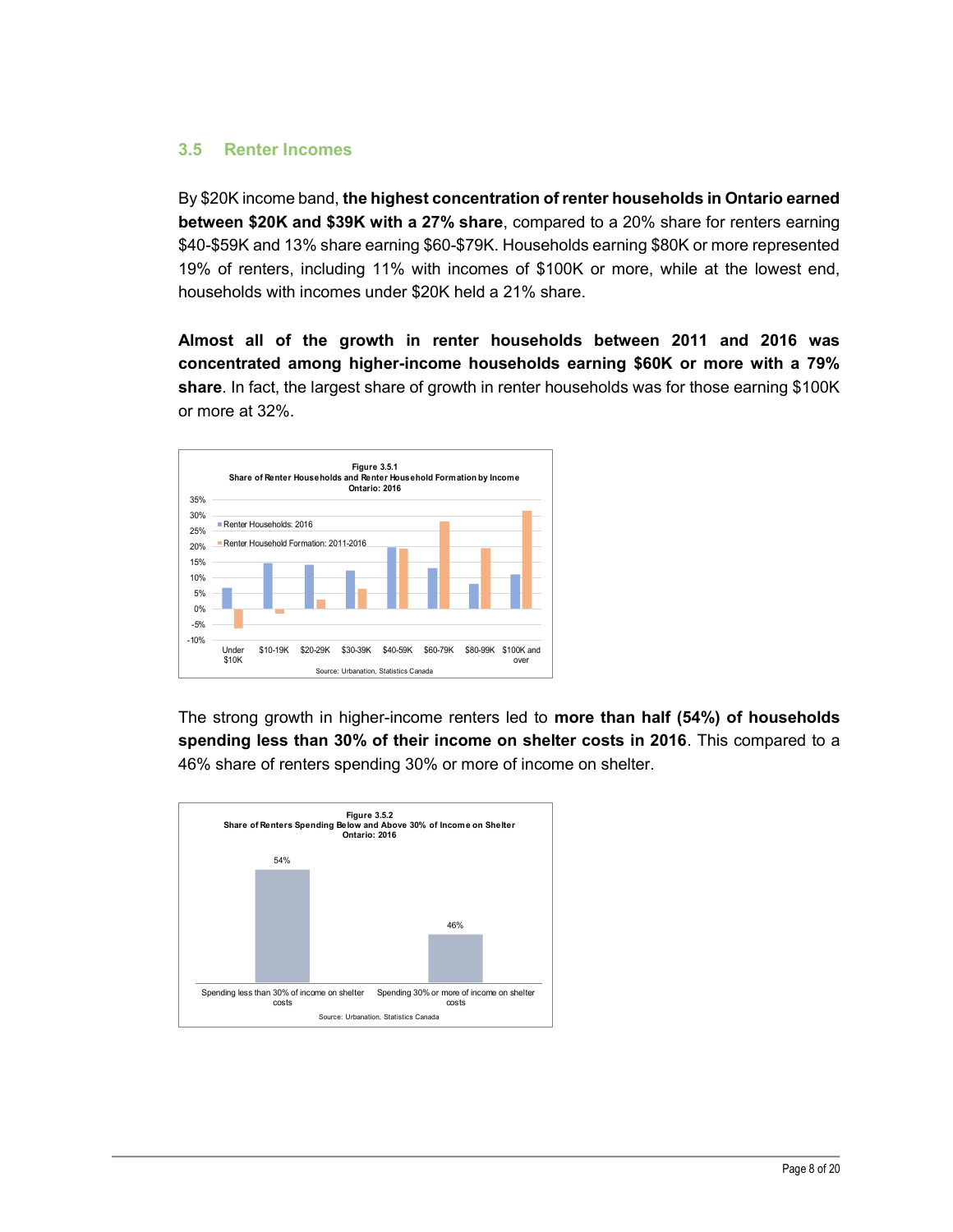In total, average household income for renters in Ontario increased by 12% between 2011 and 2016, from \$47,729 to \$53,573. Among households spending less than 30% on shelter, average incomes grew by 15% to \$75,890, while average incomes for renters spending more than 30% on shelter increased by 18% to \$27,303.



## 3.6 Demographic Differences by CMA

In examining the distribution of renter households by housing type across the five largest rental markets in Ontario, the share occupying apartments in buildings of five or more storeys was unsurprisingly highest in Toronto at 58%, which compared to shares ranging between 41% and 44% in Ottawa, London, and Hamilton. Kitchener-Waterloo had a noticeably low share of renters in high-rise apartment buildings at only 28%, with an equal share living in low-rise apartment buildings and other forms of rentals, mainly single-detached houses.

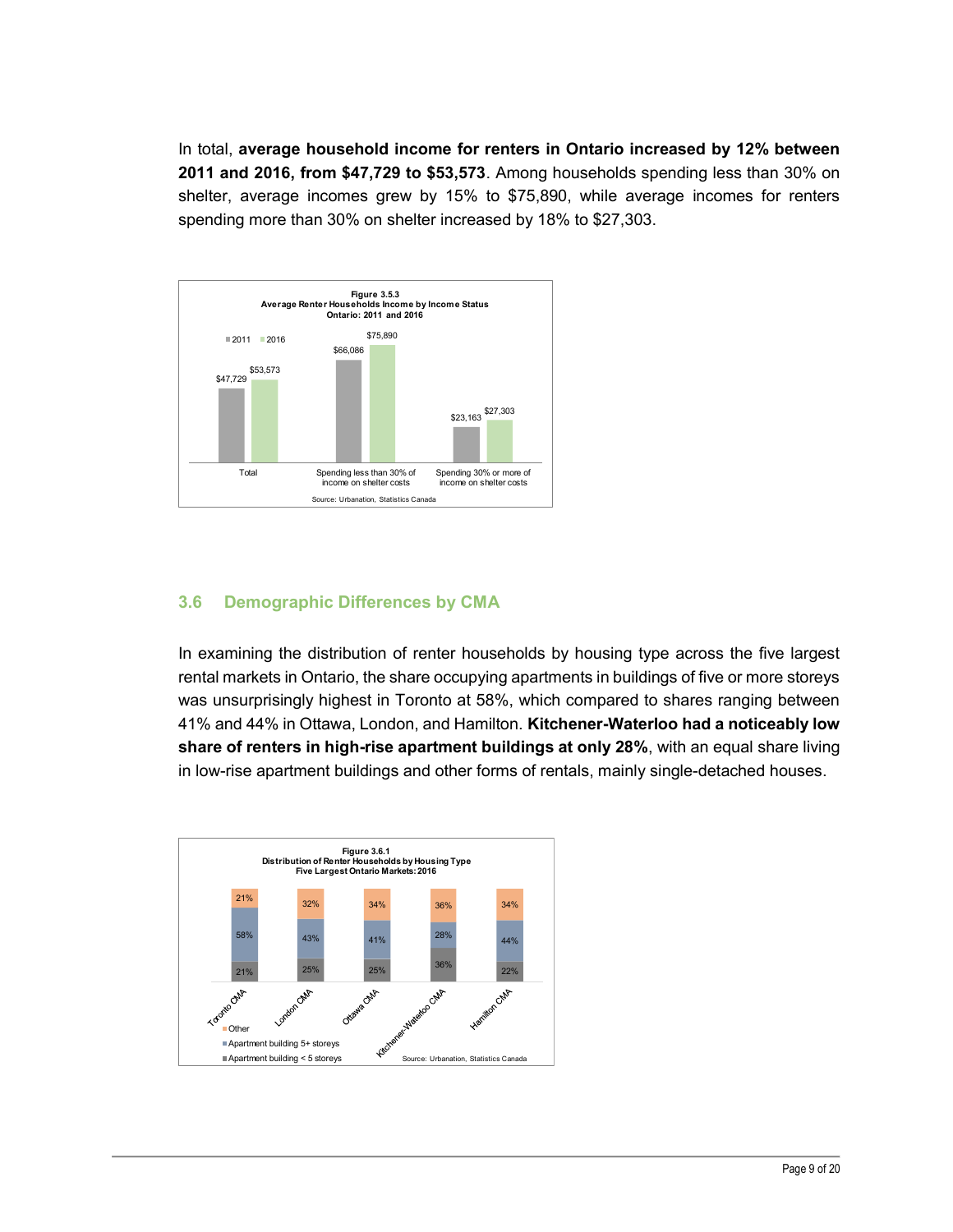In terms of age distribution, the Toronto and Hamilton markets had relatively low shares of renter households represented by those under the age of 35 at 29% and 26%, respectively. The Ottawa market had the highest share of renters under 35 at 36%, as well as the lowest share of renters aged 55+ at 30%. The Toronto market had a noticeably higher share of renters aged 35 to 54 at 40%.



The share of single-person renters was relatively low in Toronto at 41%, as well as in Kitchener-Waterloo at 43%. In Toronto, there was a noticeably higher share of renters represented by couples with children at 20%. Couples without children renters were most common in Kitchener-Waterloo with an 18% share, while lone-parent renters had the highest



Average renter incomes were highest in Toronto and Ottawa at \$60,192 and \$56,443, respectively. However, Toronto also had the highest percentage of renters spending more than 30% of income on shelter at 47%, while Ottawa had the lowest at 42%. Kitchener-Waterloo also had a 42% share spending 30% or more on shelter, with a relatively high average renter household income of \$52,251.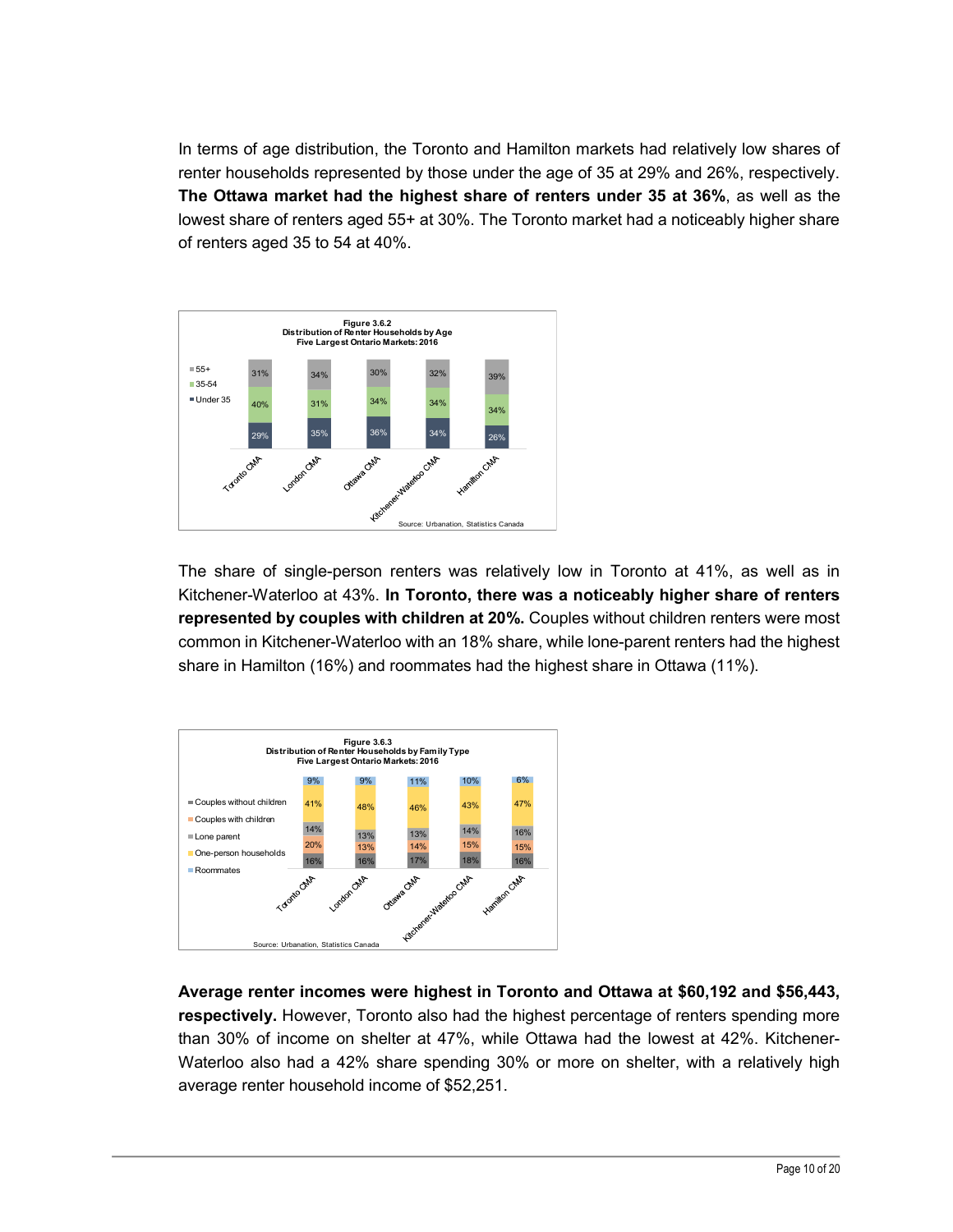

## 4.0 RENTAL MARKET CONDITIONS BY UNIT TYPE

## 4.1 Ontario Market by Unit Type

The Ontario purpose-built universe had its highest share of rentals represented by two bedrooms units at 46%, compared to a 38% share for one bedroom units, 6% share for bachelors, and a 10% share for three bedroom units.



Within the new stock of purpose-built rentals in Ontario constructed since 2000, there was an even higher share of two bedroom units at 57%, and a reduced share of one bedroom units at 30%. The share of three bedrooms within the newer stock was constant at 10%, while the share of bachelors was lowered to only 2%.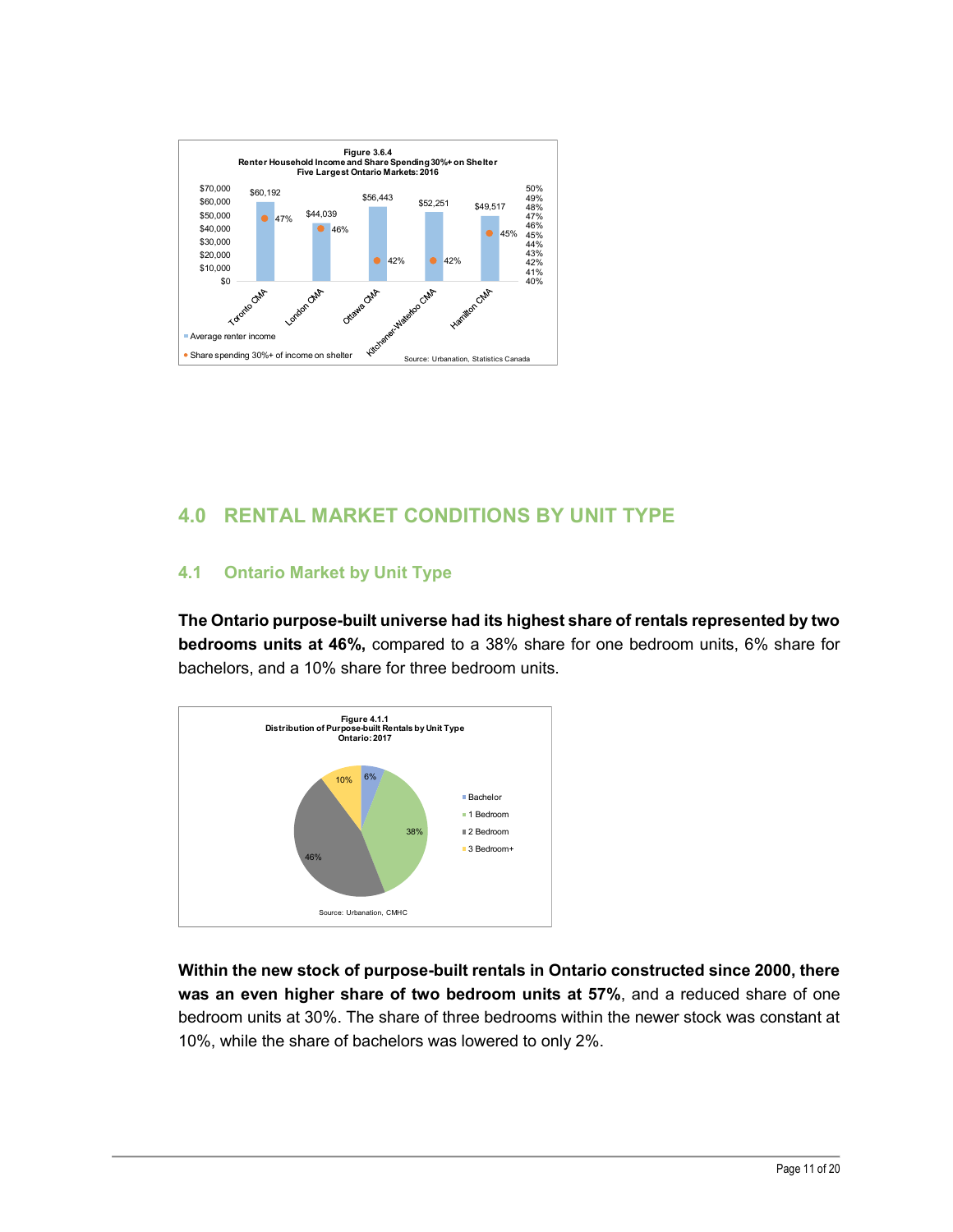

Vacancy rates have generally been trending down across all unit types over the past five years, with consistent declines reported over the last two years, apart from an increase for three bedroom units in 2016. However, three bedroom units recorded the steepest drop in 2017, falling to 1.8% from 2.8% in 2016. Vacancy rates were lowest in 2017 for both oneand two-bedroom units at 1.6%, reporting very similar levels of vacancy over the last five years. Bachelors recorded the highest vacancy of 1.9%.



In terms of rent growth, however, the fastest rate of appreciation was found among bachelor units, which increased by 4.2% in 2017. A very similar growth rate was recorded for three bedroom units at 4.1%, while one- and two-bedroom units increased by 3.9% and 3.7%, respectively. Over the past five years, purpose-built rent growth in Ontario averaged 3% per year, which was consistent across unit types.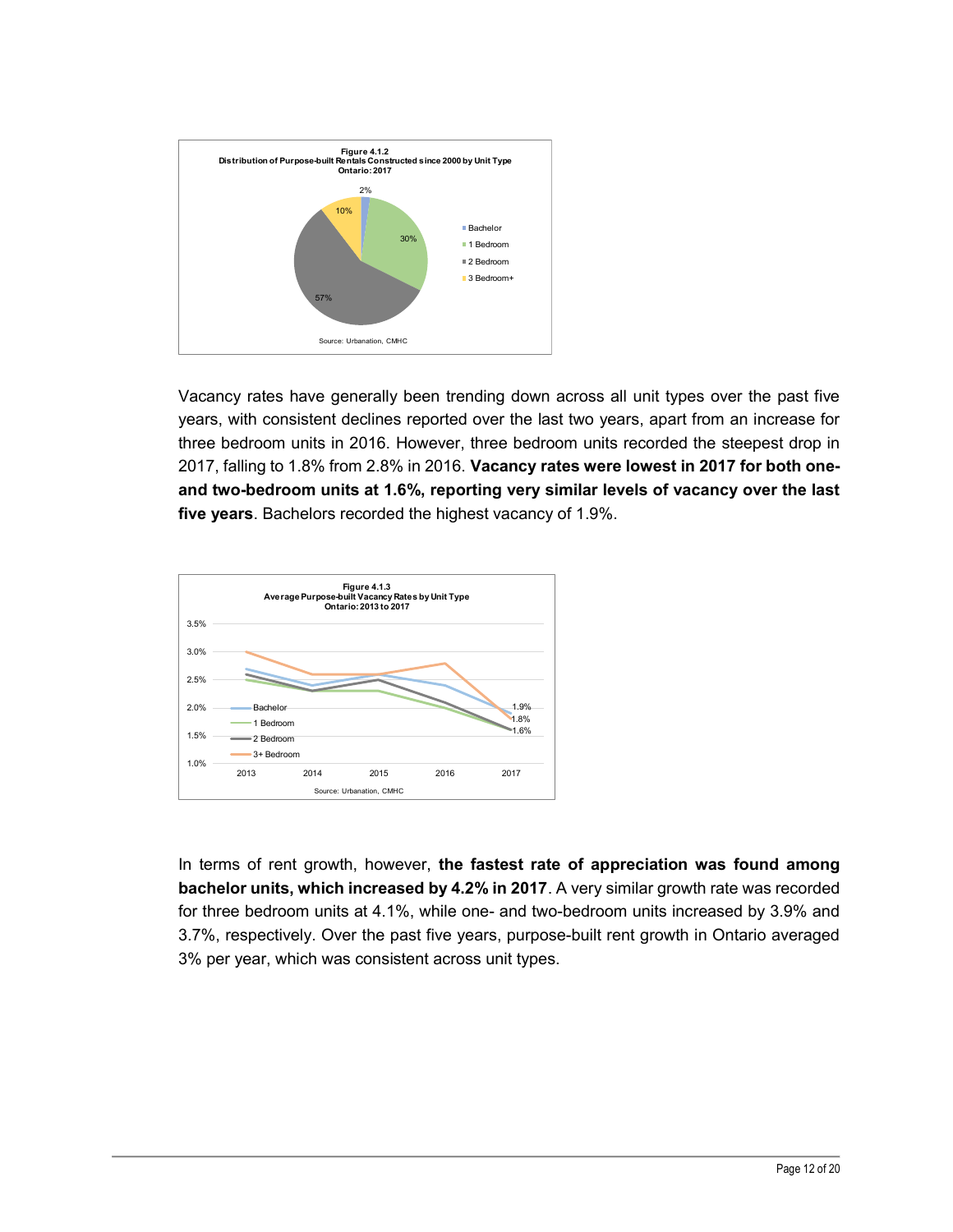

Within the new stock of purpose-built rentals constructed in Ontario since 2000, vacancy rates were again equal for one- and two-bedroom units, but at a slightly higher level of 1.8%. Three bedroom vacancy rates were relatively lower at 1.2%, while vacancy rates for bachelor units were lowest in the new stock at only 0.6%. 1.8% 1.8%



## 4.2 CMA Markets by Unit Type

The Kitchener-Waterloo market had a notably low share of purpose-built rentals represented by one bedroom units at 29%, with a relatively high share of two bedroom units (59%). The Ottawa market had the highest share of bachelors (8%), one bedroom units (42%) and three bedroom rentals (12%), leaving its share of two bedroom units lowest at 38%. The Toronto market had the most balanced mix of purpose-built rentals by unit type.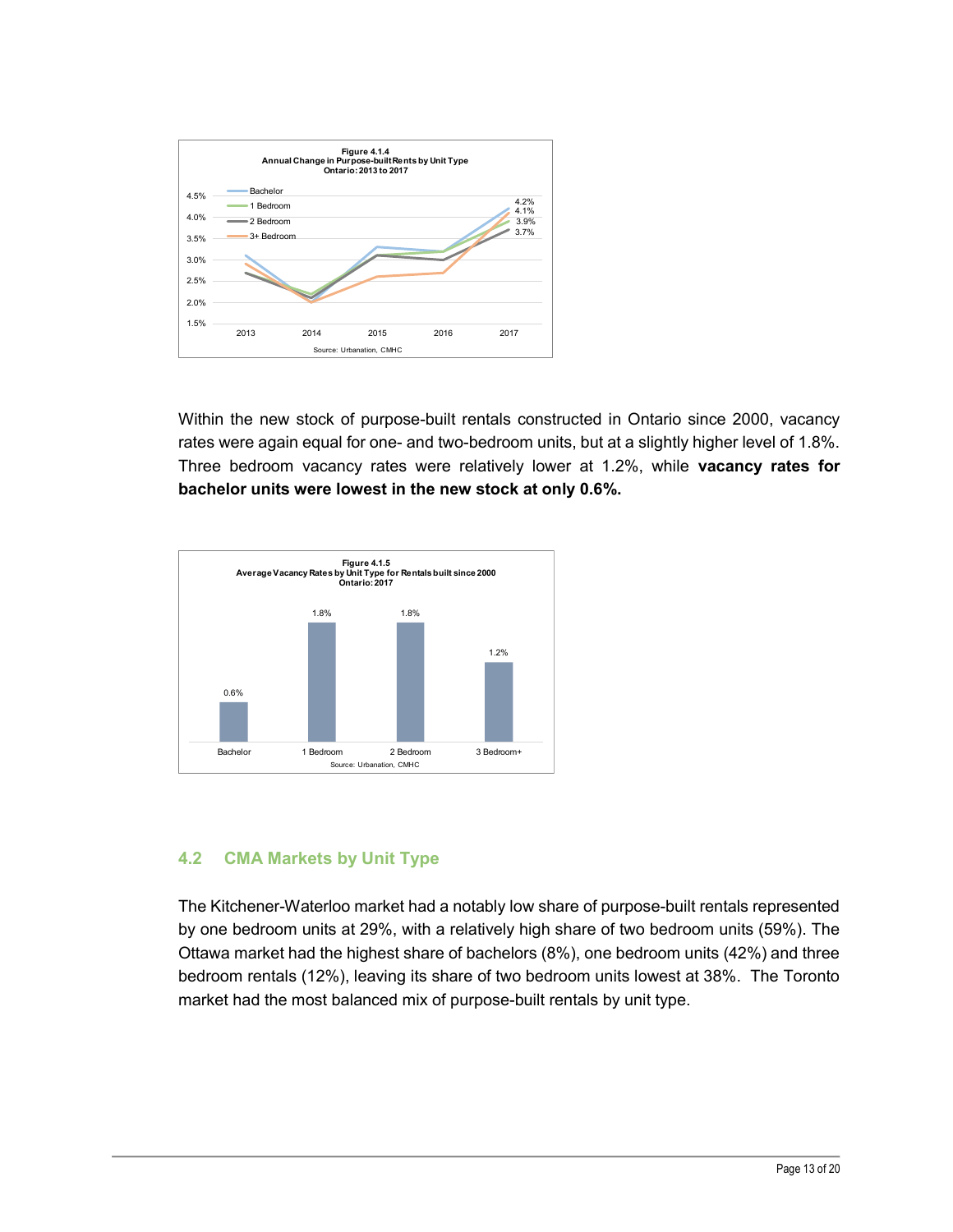

Across all unit types in the largest markets, purpose-built vacancy rates were lowest in Toronto in 2017, ranging between 0.9% (two bedrooms) and 1.2% (bachelors). Relatively high vacancy rates for bachelors were reported in London (3.3%) and Kitchener (3.2%). The highest vacancy rates for one bedroom units were found in Hamilton at 2.2%, falling below 2% in the other large markets. Ottawa had the highest two bedroom vacancy rates (2.1%), while a notably high three-bedroom vacancy rate of 4.6% was reported for Hamilton.

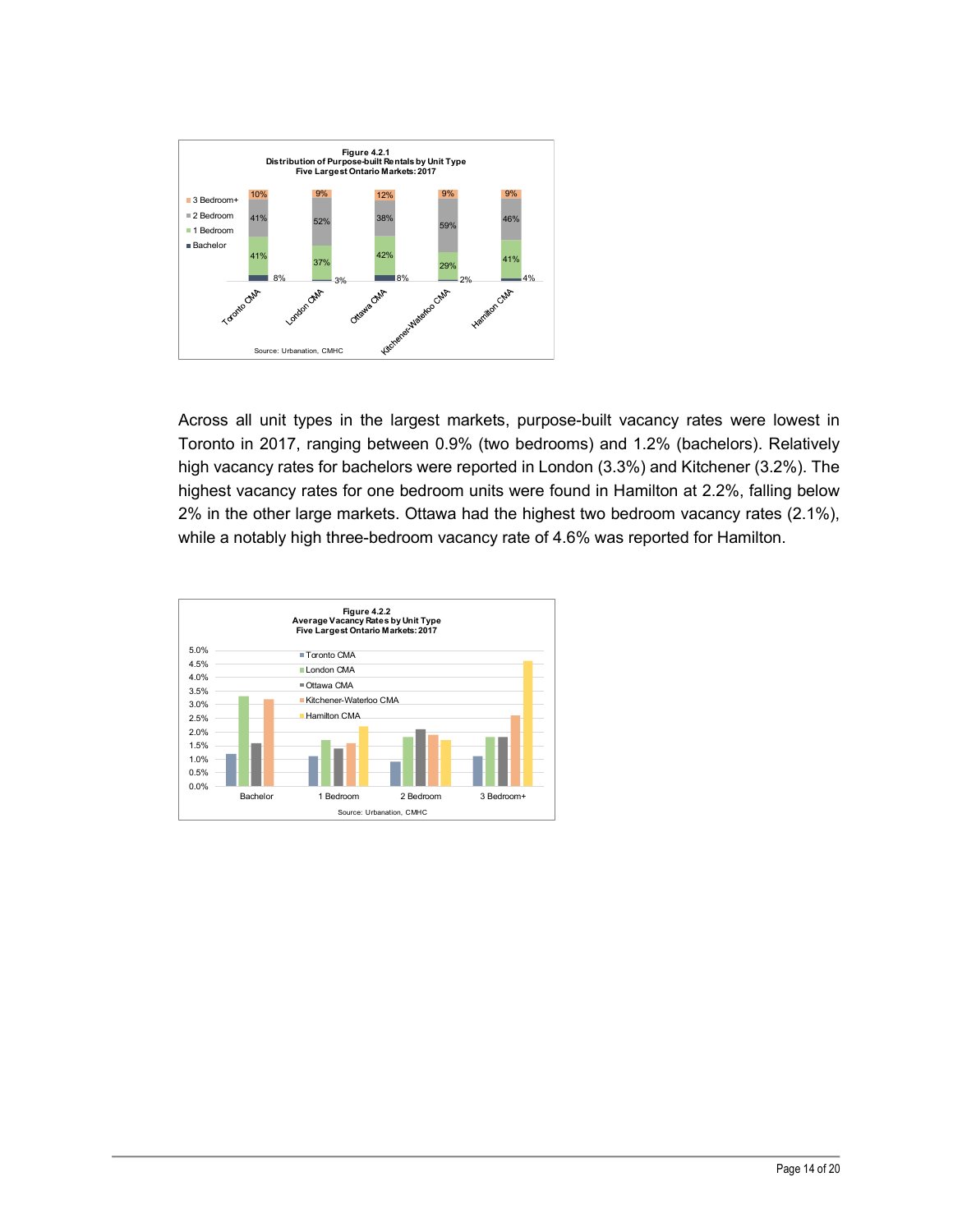## 5.0 RENTER DEMOGRAPHICS SURVEY RESULTS

## Geographic Distribution

Urbantion's survey of FRPO members on their experience relating to demographic trends within their rental portfolios generated responses that represented 75,060 units, equal to a 12% share of the entire purpose-built rental apartment universe in Ontario (646,030 units).

The geographic distribution of the rental portfolios owned and or managed by the survey participants had a 60% share of units located in the Greater Toronto Area, including 47% in the City of Toronto and 13% in the surrounding 905 markets including Hamilton. London represented the next largest share at 13%, followed by Ottawa (11%), and Kitchener-Waterloo (9%). These markets together represented 93% of survey responses, which was higher than their share of total purpose-built rental universe in Ontario at 77%. Its tribution of the rental portfolios owned and or managed by the **survey**<br>
I a 60% share of units located in the Greater Toronto Area, including<br>
Information, Fronto and 13% in the surrounding 905 markets including Hamil



## Renovation Activity

To get a sense of the quality of the stock represented by the survey respondents, it was reported that more than half of units surveyed undertook renovation expenditures during the last five years to at least 20% of their portfolio. The highest share of units represented by respondents (27%) indicated that at least half of their portfolio had received upgrades.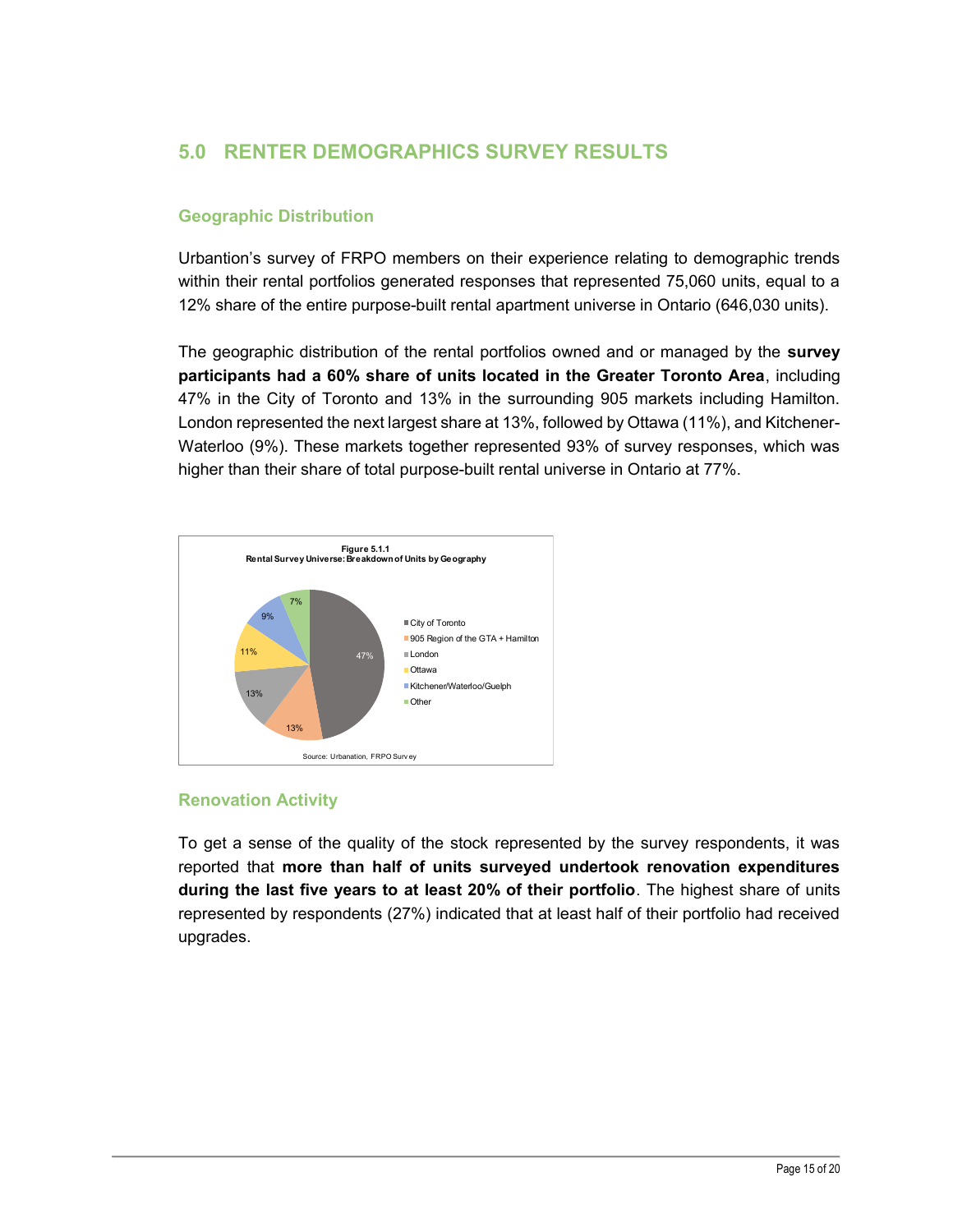

## Age Groups

In ranking the fastest growing demographic segments of renters in their portfolio over the past five years, the highest share of respondents (by total units) indicated that young working adults under 35 increased in share the most, receiving an average score of 1.4 on a scale of 1 to 5 (1 representing the highest ranking). The next highest ranking segment was downsizing adults aged 55-plus with an average score of 2.5, followed by mature adults aged 35 to 54 and post-secondary students under 25 with similar scores of 3.0 and 3.1, respectively. \*Responses to the proposes were approached by total units I indicated that young<br>ts under 35 increased in share the most, receiving an average score of 1.4<br>to 5 (1 representing the highest ranking). The next highest rankin



## Household Types

For the fastest growing household types, the highest ranking was couples without children at an average score of 1.6. Couples with children followed with a score of 2.5, with the third fastest growing household type represented by roommates, averaging a score of 3.2. Single-person households and lone-parent families ranked lowest, with scores averaging 3.5 and 4.1, respectively.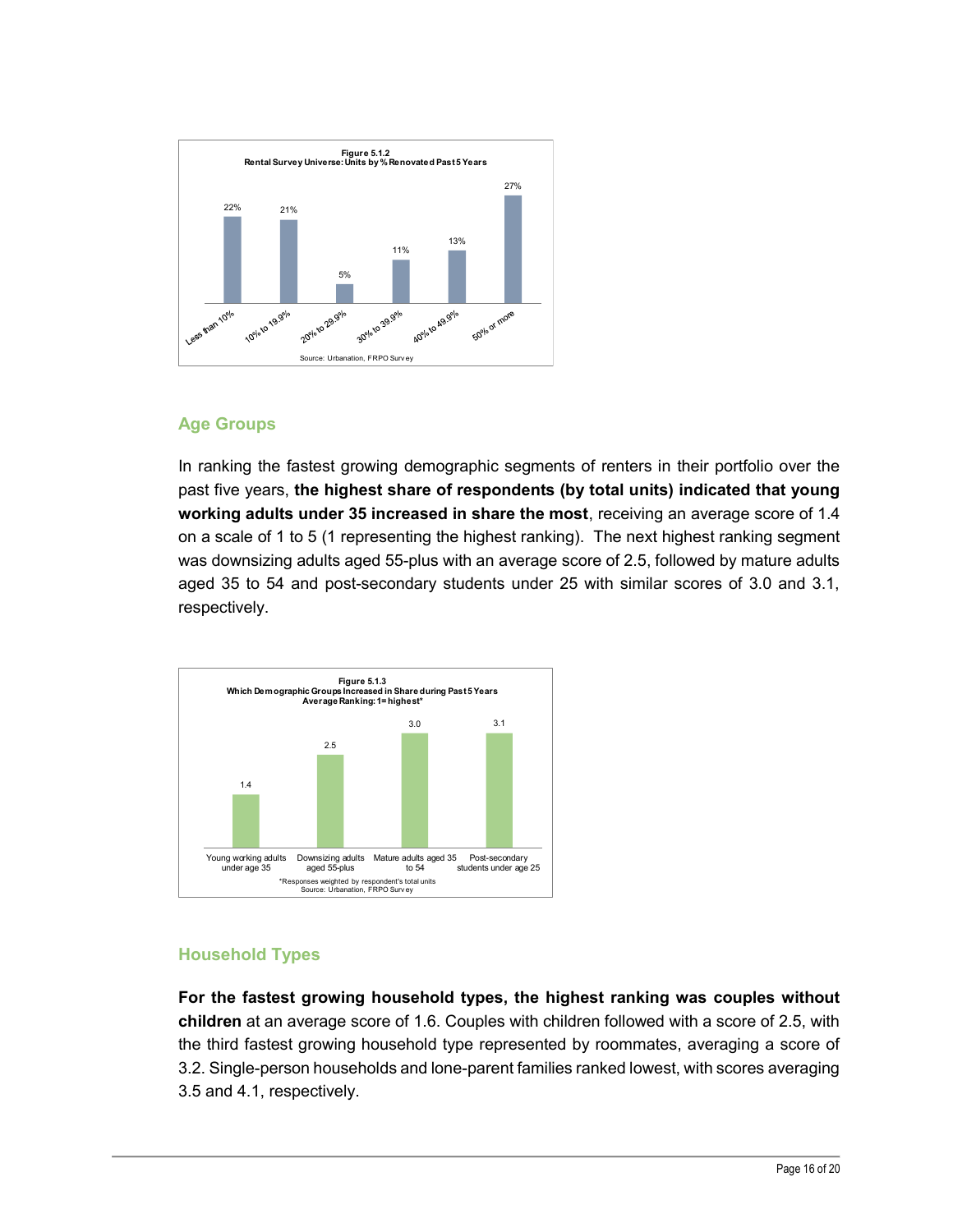

#### Children

Respondents representing three quarters of rentals surveyed indicated that units occupied by children under 15 represented shares of 10% or higher. The highest percentage of units (27%) reported shares between 20% and 25% for children under 15, with the bulk of respondents (two-thirds of units surveyed) indicating that children occupied between 10% and 25% of rentals.



#### Income Groups

The strongest growing income group during the past five years was reported by respondents to be between \$60K and \$79K, averaging a score of 2.2. Closely following was the \$40K to \$59K and \$80K to \$99K income bands with average scores of 2.6 and 2.7, respectively. The lowest ranking income groups for growth over the last five years were at the extreme ends of the income scale, with those earning under \$40K averaging 3.5 and renters earning \$100K or more having an average score of 4.0.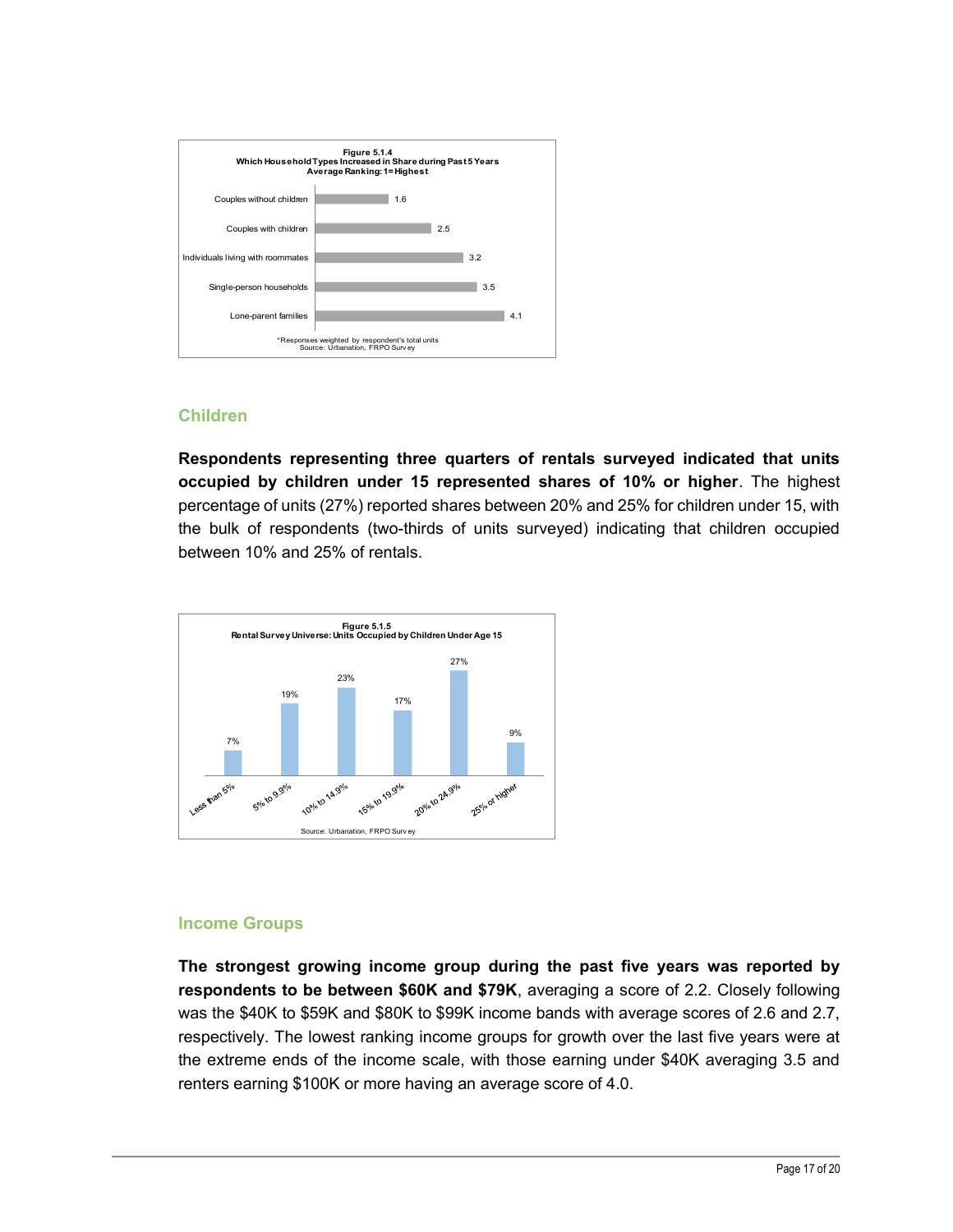

#### Migration

When asked where new tenants arrived from during the past five years, the highest ranking response was 'from within the same city in Ontario', with an average score 1.8. Scores for all other options were notably higher, averaging 3.2 for the next highest ranking responses of 'from their parental home' and 'from another country'. At the bottom end of the list of responses were 'from a smaller city in Ontario (3.7)', 'a larger city in Ontario (3.9)', and, lastly, 'from another province (5.0)'. where new tenants arrived from during the past five years, the highest<br>onse was "from within the same city in Ontario", with an average score 1.8.<br>other options were notably higher, averaging 3.2 for the next highest ranki



#### Unit Mix Changes

The highest percentage (41%) of respondents indicated that if they could hypothetically change the unit mix in their portfolio, they would make no changes at all. The second highest share (29%) would increase their mix of two bedroom units, while 12% would keep their unit mix the same but increase the size of their units. Other options selected included increasing the share of studios, increasing the share of one bedrooms, and keeping the mix the same but decreasing unit sizes — each with a 6% share of responses.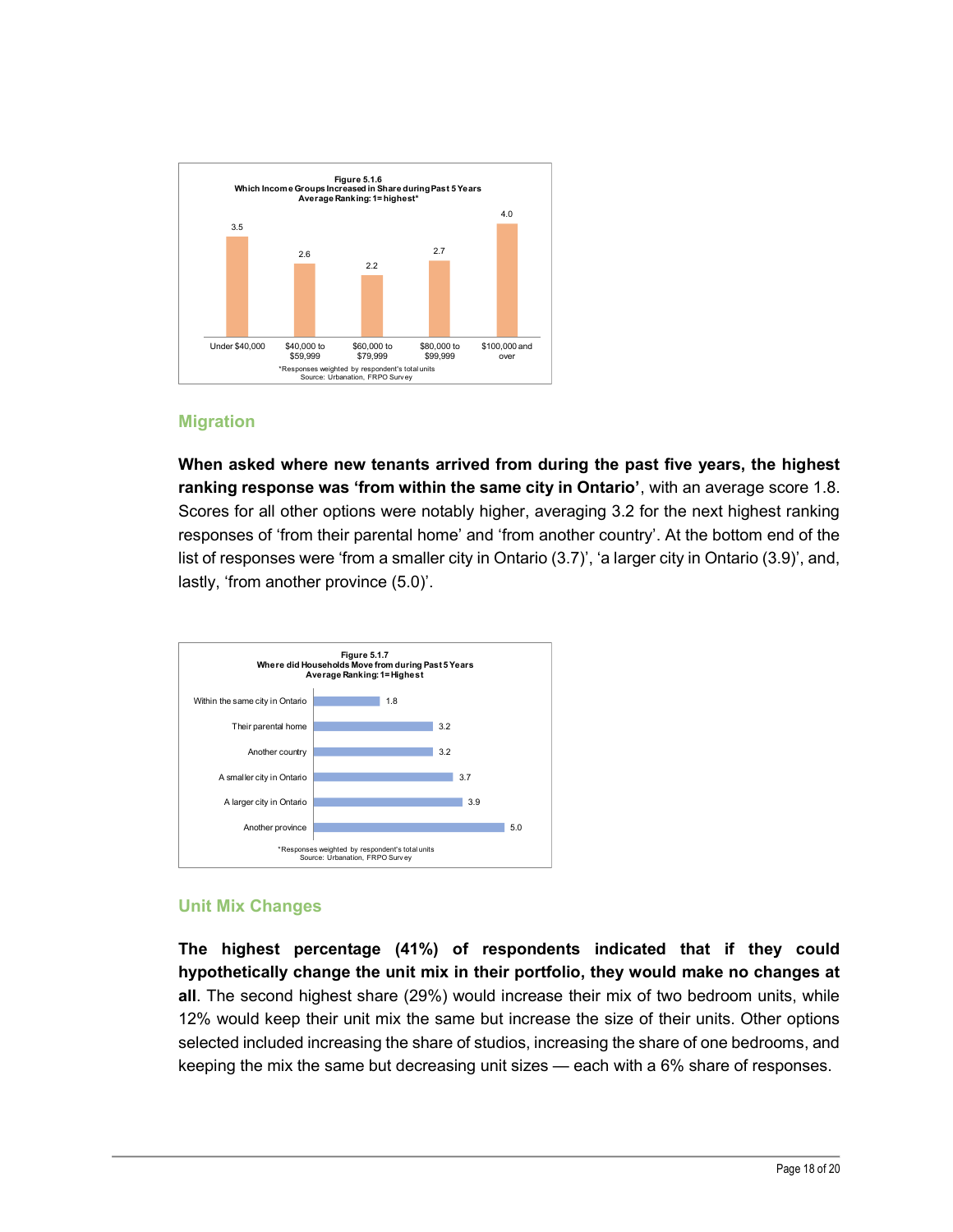

#### Larger vs. Smaller Markets

Lastly, it was revealed that when comparing larger versus smaller markets, the highest share (23%) of respondents indicated that they have witnessed a greater increase in downsizers in larger markets, followed by 20% reporting a greater increase in renters under age 35. Other more common observations on larger versus smaller markets included a greater increase in renters earning over \$60K, a greater increase in couples with children, and a greater increase in roommates. expondents indicated that they have witnessed a greater increase in<br>espondents indicated that they have witnessed a greater increase in<br>exper markets, followed by 20% reporting a greater increase in renters<br>there more comm